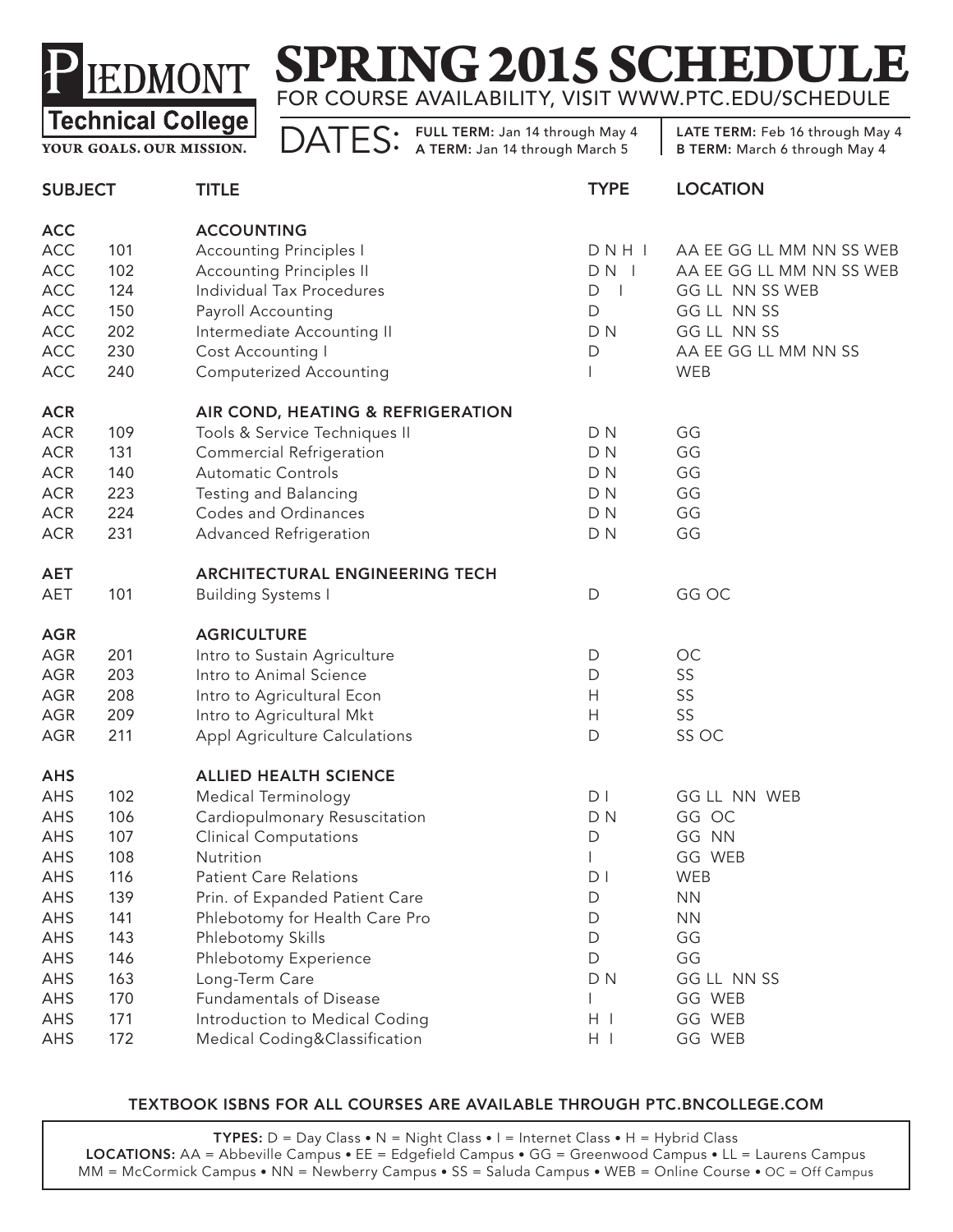# **SPRING 2015 SCHEDULE** FOR COURSE AVAILABILITY, VISIT WWW.PTC.EDU/SCHEDULE

**YOUR GOALS. OUR MISSION.**

DATES: FULL TERM: Jan 14 through May 4

| <b>SUBJECT</b> |     | <b>TITLE</b>                            | <b>TYPE</b>                   | <b>LOCATION</b>          |  |
|----------------|-----|-----------------------------------------|-------------------------------|--------------------------|--|
| AHS            | 173 | <b>Medical Coding Special Topics</b>    |                               | WEB                      |  |
| AHS            | 174 | <b>Medical Coding Practicum</b>         | H                             | GG                       |  |
| AHS            | 176 | Patient Care Clerical Prin              | D                             | <b>NN</b>                |  |
| AHS            | 205 | Ethics/Law Allied Health Prof           | D <sub>1</sub>                | GG NN WEB                |  |
| <b>AMT</b>     |     | AUTOMATED MANUFACTURING TECHNOLOGY      |                               |                          |  |
| AMT            | 205 | Robotics & Automated Control II         | D <sub>N</sub>                | GG                       |  |
| <b>AOT</b>     |     | <b>ADMINISTRATIVE OFFICE TECHNOLOGY</b> |                               |                          |  |
| <b>AOT</b>     | 105 | Keyboarding                             | $D$ H I                       | GG LL NN SS WEB          |  |
| <b>AOT</b>     | 120 | Intro to Machine Transcription          | $H$                           | GG LL NN SS WEB          |  |
| <b>AOT</b>     | 134 | Office Communications                   | $D$ H $I$                     | GG LL NN SS WEB          |  |
| <b>AOT</b>     | 161 | Records Management                      | $\overline{\phantom{a}}$<br>D | GG LL NN SS WEB          |  |
| <b>AOT</b>     | 164 | Medical Information Processing          |                               | WEB<br>GG                |  |
| <b>AOT</b>     | 165 | Info Processing Software                | $H$                           | GG LL NN SS WEB          |  |
| <b>AOT</b>     | 212 | <b>Med Document Production</b>          | $H$                           | GG<br>WEB                |  |
| <b>AOT</b>     | 251 | Admin Systems & Procedures              | $H$                           | GG<br>WEB                |  |
| <b>AOT</b>     | 252 | Medical Systems and Procedures          | Н                             | GG                       |  |
| <b>AOT</b>     | 270 | SCWE in Admin Offc Technology           | $\mathsf{D}$                  | GG                       |  |
| <b>ART</b>     |     | <b>ART</b>                              |                               |                          |  |
| ART            | 101 | Art History and Appreciation            | $D$ N I                       | AA EE GG LL MM NN SS WEB |  |
| <b>ARV</b>     |     | <b>ART (VISUAL)</b>                     |                               |                          |  |
| ARV            | 102 | Modern Art Communication                | D                             | GG                       |  |
| ARV            | 114 | Photography I                           | D                             | GG OC                    |  |
| ARV            | 121 | Design                                  | $\mathsf{D}$                  | OC                       |  |
| ARV            | 123 | Composition and Color                   | $\mathsf{D}$                  | GG                       |  |
| ARV            | 124 | Sequential Drawing                      | D                             | GG                       |  |
| ARV            | 125 | Drawing for Animators                   | D                             | GG                       |  |
| ARV            | 161 | Visual Communication Media              | D                             | GG                       |  |
| ARV            | 162 | Graphic Reproduction I                  | $\mathsf{D}$                  | GG                       |  |
| ARV            | 205 | Graphic Illustration                    | D                             | GG                       |  |
| ARV            | 214 | Photography II                          | $\mathsf{D}$                  | GG                       |  |
| ARV            | 261 | Advertising Design I                    | $\mathsf{D}$                  | GG                       |  |
| ARV            | 266 | Seminar in Graphics Art                 | $\mathsf{D}$                  | GG                       |  |
| <b>AST</b>     |     | <b>ASTRONOMY</b>                        |                               |                          |  |
| AST            | 101 | Solar System Astronomy                  | $\mathbf{I}$                  | WEB                      |  |
| AST            | 102 | Stellar Astronomy                       |                               | WEB                      |  |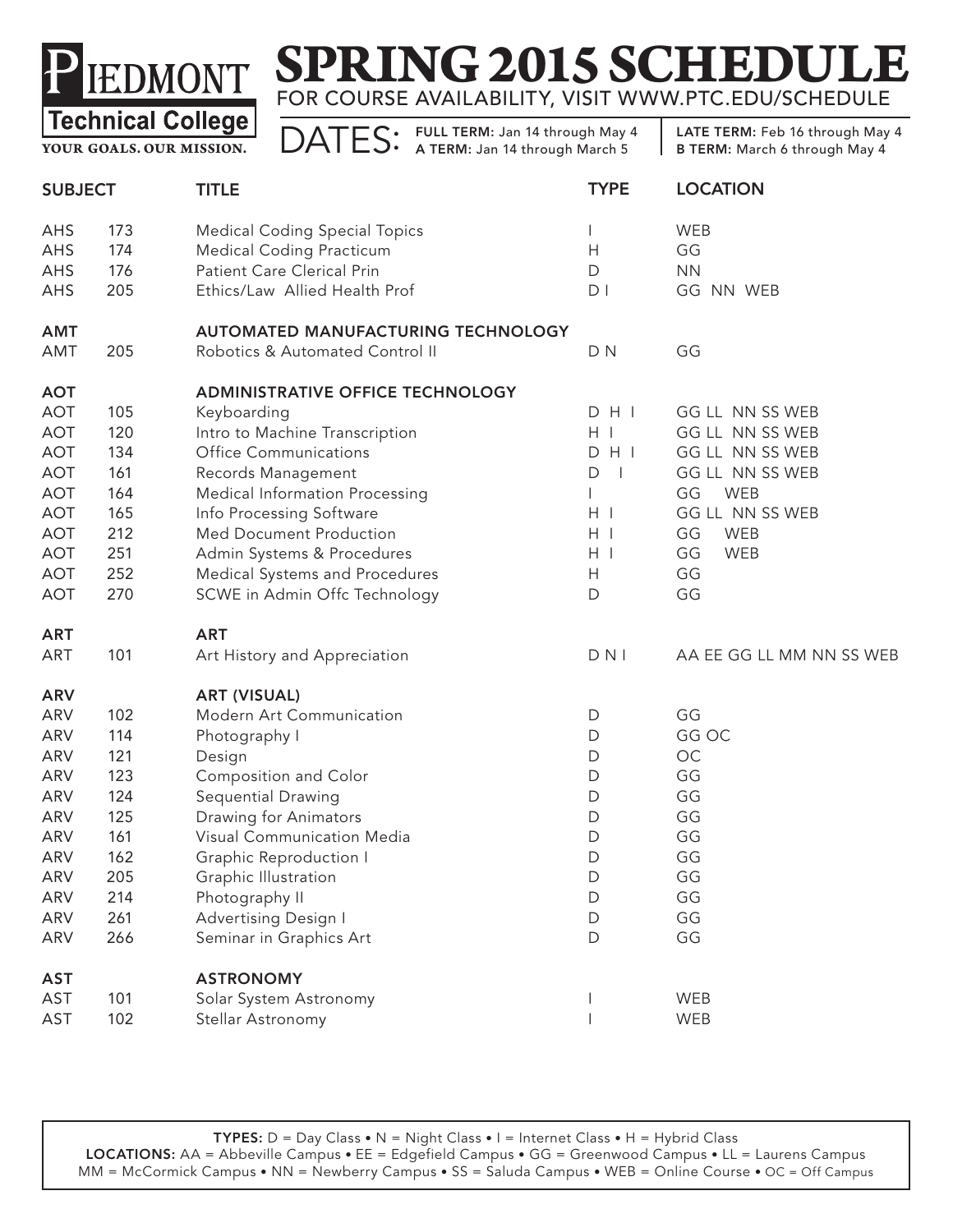

**YOUR GOALS. OUR MISSION.**

DATES: FULL TERM: Jan 14 through May 4

| <b>SUBJECT</b> |     | <b>TITLE</b>                            | <b>TYPE</b>    | <b>LOCATION</b>          |
|----------------|-----|-----------------------------------------|----------------|--------------------------|
| <b>AUT</b>     |     | <b>AUTOMOTIVE TECHNOLOGY</b>            |                |                          |
| AUT            | 101 | Engine Fundamentals                     | $\mathsf D$    | OC                       |
| AUT            | 103 | <b>Engine Reconditioning</b>            | D <sub>N</sub> | GG                       |
| AUT            | 112 | <b>Braking Systems</b>                  | D              | OC                       |
| AUT            | 116 | Manual Transmission and Axle            | D <sub>N</sub> | GG                       |
| AUT            | 152 | Automatic Transmission                  | D <sub>N</sub> | GG                       |
| AUT            | 156 | Auto Diagnosis and Repair               | D              | GG                       |
| AUT            | 245 | Advanced Engine Performance             | D              | GG                       |
| AUT            | 275 | Alternate Technology Vehicles           | $\mathsf D$    | GG                       |
| <b>BAF</b>     |     | <b>BUSINESS FINANCE</b>                 |                |                          |
| <b>BAF</b>     | 101 | Personal Finance                        |                | WEB                      |
| <b>BAF</b>     | 250 | Investments                             |                | WEB                      |
| BAF            | 260 | <b>Financial Management</b>             |                | WEB                      |
| <b>BCT</b>     |     | <b>BUILDING CONSTRUCTION TECHNOLOGY</b> |                |                          |
| <b>BCT</b>     | 102 | Fund of Building Construction           | D              | GG                       |
| <b>BCT</b>     | 131 | Estimating/Quantity Take Off            | D              | GG                       |
| <b>BCT</b>     | 138 | Residential Wiring                      | D              | GG                       |
| <b>BCT</b>     | 152 | <b>Residential Plumbing</b>             | D              | GG                       |
| <b>BCT</b>     | 209 | <b>Construction Proj Management</b>     | D              | GG                       |
| <b>BCT</b>     | 222 | License Preparation                     | $\mathsf D$    | GG                       |
| <b>BIO</b>     |     | <b>BIOLOGY</b>                          |                |                          |
| <b>BIO</b>     | 101 | <b>Biological Science I</b>             |                | <b>WEB</b>               |
| <b>BIO</b>     | 102 | <b>Biological Science II</b>            | D <sub>N</sub> | GG NN OC                 |
| <b>BIO</b>     | 112 | Basic Anatomy & Physiology              | <b>DNH</b>     | AA EE GG LL MM NN SS     |
| <b>BIO</b>     | 115 | <b>Basic Microbiology</b>               | D              | <b>NN</b>                |
| <b>BIO</b>     | 210 | Anatomy and Physiology I                | <b>DNH</b>     | AA EE GG LL MM NN SS     |
| <b>BIO</b>     | 211 | Anatomy and Physiology II               | <b>DNH</b>     | AA EE GG LL MM NN SS     |
| <b>BIO</b>     | 225 | Microbiology                            | D              | GG                       |
| <b>BUS</b>     |     | <b>BUSINESS</b>                         |                |                          |
| <b>BUS</b>     | 101 | Introduction to Business                | DNHI           | AA EE GG LL MM NN SS WEB |
| <b>BUS</b>     | 121 | <b>Business Law I</b>                   | DNHI           | AA EE GG LL MM NN SS WEB |
| <b>BUS</b>     | 210 | Introduction to E-Commerce in Business  |                | WEB                      |
| <b>CGC</b>     |     | <b>COMPUTER GRAPHICS</b>                |                |                          |
| CGC            | 110 | Electronic Publishing                   | D              | GG                       |
|                |     |                                         |                |                          |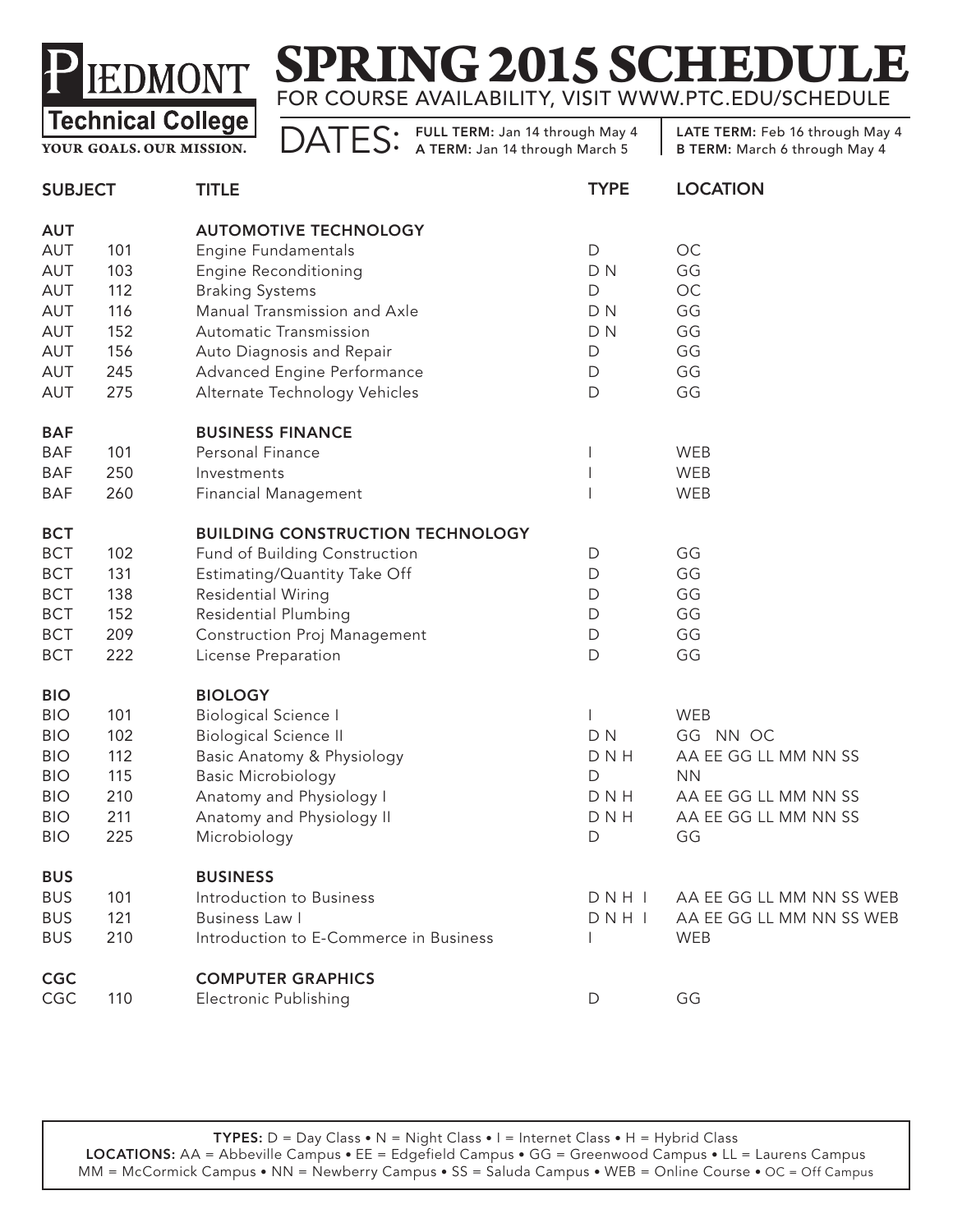

**YOUR GOALS. OUR MISSION.**

DATES: FULL TERM: Jan 14 through May 4

| <b>SUBJECT</b>                                                                                                                                                                                   |                                                                                                                            | <b>TITLE</b>                                                                                                                                                                                                                                                                                                                                                                                                                                                                                                                                 | <b>TYPE</b>                                                                                                         | <b>LOCATION</b>                                                                                                                                                                                              |  |
|--------------------------------------------------------------------------------------------------------------------------------------------------------------------------------------------------|----------------------------------------------------------------------------------------------------------------------------|----------------------------------------------------------------------------------------------------------------------------------------------------------------------------------------------------------------------------------------------------------------------------------------------------------------------------------------------------------------------------------------------------------------------------------------------------------------------------------------------------------------------------------------------|---------------------------------------------------------------------------------------------------------------------|--------------------------------------------------------------------------------------------------------------------------------------------------------------------------------------------------------------|--|
| <b>CHM</b><br>CHM<br><b>CHM</b><br><b>CHM</b>                                                                                                                                                    | 106<br>110<br>111                                                                                                          | <b>CHEMISTRY</b><br>Contemporary Chemistry I<br>College Chemistry I<br>College Chemistry II                                                                                                                                                                                                                                                                                                                                                                                                                                                  | D<br>$\mathsf D$<br>D <sub>N</sub>                                                                                  | GG<br>GG<br>GG                                                                                                                                                                                               |  |
| <b>CIM</b><br><b>CIM</b>                                                                                                                                                                         | 131                                                                                                                        | <b>COMPUTER INTEGRATED MANUFACTURING</b><br>Computer Integrated Manufacturing                                                                                                                                                                                                                                                                                                                                                                                                                                                                | $\mathsf{D}$                                                                                                        | OC                                                                                                                                                                                                           |  |
| <b>COL</b><br>COL                                                                                                                                                                                | 103                                                                                                                        | <b>COLLEGE SKILLS</b><br>College Skills                                                                                                                                                                                                                                                                                                                                                                                                                                                                                                      | $D$ N I                                                                                                             | AA EE GG LL MM NN SS WEB                                                                                                                                                                                     |  |
| <b>CPT</b><br>CPT<br><b>CPT</b><br><b>CPT</b><br>CPT<br><b>CPT</b><br>CPT<br>CPT<br>CPT<br>CPT<br>CPT<br><b>CPT</b><br><b>CPT</b><br>CPT<br>CPT<br>CPT<br><b>CPT</b><br><b>CPT</b><br><b>CPT</b> | 101<br>114<br>141<br>169<br>172<br>186<br>188<br>207<br>209<br>232<br>236<br>240<br>242<br>257<br>264<br>267<br>274<br>286 | <b>COMPUTER TECHNOLOGY</b><br>Introduction to Computers<br>Computers and Programming<br><b>Consumer Applications II</b><br>Ind Computer Applications<br>Microcomputer Data Base<br>Visual Basic.NET 1<br>Mobile App Development<br>Complex Computer Applicat<br>Computer Systems Management<br>C++ Programming I<br>Intro to JAVA Programming<br>Internet Program & Database<br>Database<br><b>Operating Systems</b><br>Systems and Procedures<br><b>Technical Support Concepts</b><br>Adv Microcomputer Spreadsheets<br>Visual Basic.Net II | DNHI<br>D <sub>N</sub><br>D N<br>$H$  <br>D<br>$D$ H I<br>$D$ H I<br>Н<br>H<br>D N<br>$D$ H I<br>D<br>$H$  <br>NH I | AA EE GG LL MM NN SS WEB<br><b>WEB</b><br>AA EE GG LL MM NN SS<br>GG<br>GG LL NN SS WEB<br>WEB<br>GG<br>GG WEB<br>GG WEB<br><b>WEB</b><br>GG<br>GG<br>GG<br>GG WEB<br>GG<br>GG WEB<br>GG LL NN SS WEB<br>WEB |  |
| <b>CRJ</b><br><b>CRJ</b><br><b>CRJ</b><br><b>CRJ</b><br><b>CRJ</b><br>CRJ<br><b>CRJ</b><br><b>CRJ</b><br><b>CRJ</b><br><b>CRJ</b><br><b>CRJ</b>                                                  | 101<br>125<br>140<br>220<br>222<br>224<br>230<br>236<br>242<br>250                                                         | <b>CRIMINAL JUSTICE</b><br>Intro to Criminal Justice<br>Criminology<br>Criminal Just Report Writing<br>The Judicial Process<br>Ethics in Criminal Justice<br><b>Police Community Relations</b><br>Criminal Investigation I<br>Criminal Evidence<br><b>Correctional Systems</b><br>Criminal Justice Internship I                                                                                                                                                                                                                              | D.<br>$\mathsf{D}$<br>D <sub>N</sub><br>N<br>N<br>N<br>D<br>D <sub>1</sub><br>D <sub>1</sub><br>Н                   | GG<br>AA GG MM SS<br>AA EE GG LL MM NN SS<br>GG LL<br>LL<br><b>NN</b><br>GG<br>AA GG MM SS WEB<br>EE GG LL NN WEB<br>GG                                                                                      |  |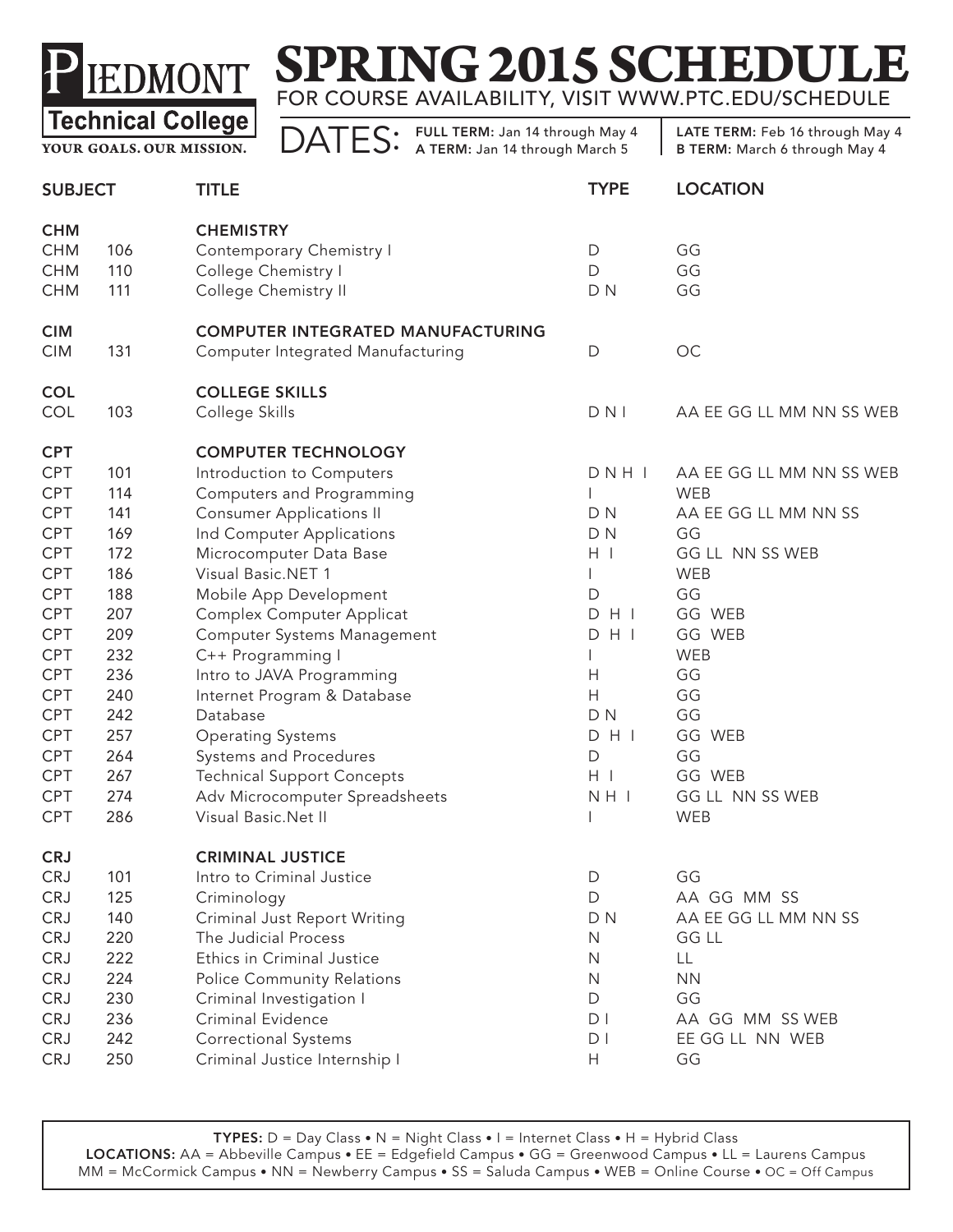

**YOUR GOALS. OUR MISSION.**

DATES: FULL TERM: Jan 14 through May 4

LATE TERM: Feb 16 through May 4 B TERM: March 6 through May 4

| <b>SUBJECT</b> |     | <b>TITLE</b>                            | <b>TYPE</b>    | <b>LOCATION</b>          |
|----------------|-----|-----------------------------------------|----------------|--------------------------|
| <b>CVT</b>     |     | <b>CARDIOVASCULAR TECHNOLOGY</b>        |                |                          |
| <b>CVT</b>     | 101 | Intro to Cardiovascular Tech            | D              | GG                       |
| <b>CVT</b>     | 102 | Cardiovascular Pathophysiology          | $\mathsf D$    | GG                       |
| <b>CVT</b>     | 104 | Cardio Patient Assessment               | D              | GG                       |
| <b>CVT</b>     | 212 | Invas Cardio Drug Calcu & Admi          | D              | GG                       |
| <b>CVT</b>     | 223 | Invasive Cardiology III                 | $\mathsf D$    | GG                       |
| <b>CVT</b>     | 225 | Invas Cardiology Clinical III           | D              | GG                       |
| <b>CVT</b>     | 243 | Non-Invasive Cardiology III             | D              | GG                       |
| <b>CVT</b>     | 245 | Non-Inv Cardiology Clinic III           | D              | GG                       |
| <b>CWE</b>     |     | <b>COOPERATIVE WORK EXPERIENCE</b>      |                |                          |
| <b>CWE</b>     | 101 | Cooperative Work Experience Preparation | $\mathbf{I}$   | <b>WEB</b>               |
| <b>CWE</b>     | 112 | Cooperative Work Experience I           | D              | GG                       |
| <b>ECD</b>     |     | <b>EARLY CHILDHOOD</b>                  |                |                          |
| <b>ECD</b>     | 101 | Intro to Early Childhood                | D <sub>N</sub> | EE GG SS                 |
| ECD            | 102 | Growth and Development I                | D <sub>1</sub> | GG WEB                   |
| ECD            | 107 | <b>Exceptional Child</b>                | D <sub>1</sub> | GG WEB                   |
| ECD            | 108 | Family and Community Relations          | D <sub>1</sub> | GG WEB                   |
| ECD            | 131 | Language Arts                           | D <sub>N</sub> | <b>GG LL NN</b>          |
| ECD            | 132 | <b>Creative Experiences</b>             | D <sub>N</sub> | GG LL NN                 |
| <b>ECD</b>     | 200 | Curr Iss in Infant & Todd Dev           |                | <b>WEB</b>               |
| <b>ECD</b>     | 201 | Prin/Ethics Ldrshp Early care           | D <sub>N</sub> | <b>GG LL NN</b>          |
| ECD            | 244 | Supervd Field Exp II                    | Н              | GG                       |
| <b>ECO</b>     |     | <b>ECONOMICS</b>                        |                |                          |
| ECO            | 210 | Macroeconomics                          | D <sub>1</sub> | GG NN SS WEB             |
| ECO            | 211 | Microeconomics                          | $D$ N I        | AA EE GG LL MM NN SS WEB |
| <b>EEM</b>     |     | INDUSTRIAL ELECTRONICS TECHNOLOGY       |                |                          |
| EEM            | 117 | <b>AC/DC Circuits I</b>                 | D <sub>N</sub> | <b>NN</b>                |
| EEM            | 118 | <b>AC/DC Circuits II</b>                | D <sub>N</sub> | GG                       |
| EEM            | 151 | Motor Controls I                        | D N            | GG                       |
| EEM            | 200 | Semiconductor Devices                   | N              | LL                       |
| EEM            | 221 | <b>DC/AC Drives</b>                     | D <sub>N</sub> | GG                       |
| EEM            | 231 | Digital Circuits I                      | $\mathsf{N}$   | LL                       |
| EEM            | 252 | <b>Progr Controllers Applications</b>   | D <sub>N</sub> | GG                       |
| EEM            | 271 | Sensors & Systems Interfacing           | D <sub>N</sub> | GG                       |
| EEM            | 273 | Advanced Process Control                | D <sub>N</sub> | GG                       |
| EET            |     | ELECTRONIC ENGINEERING TECHNOLOGY       |                |                          |
| EET            | 111 | <b>DC Circuits</b>                      | D H            | GG                       |
| EET            | 112 | <b>AC Circuits</b>                      | D H            | GG                       |
|                |     |                                         |                |                          |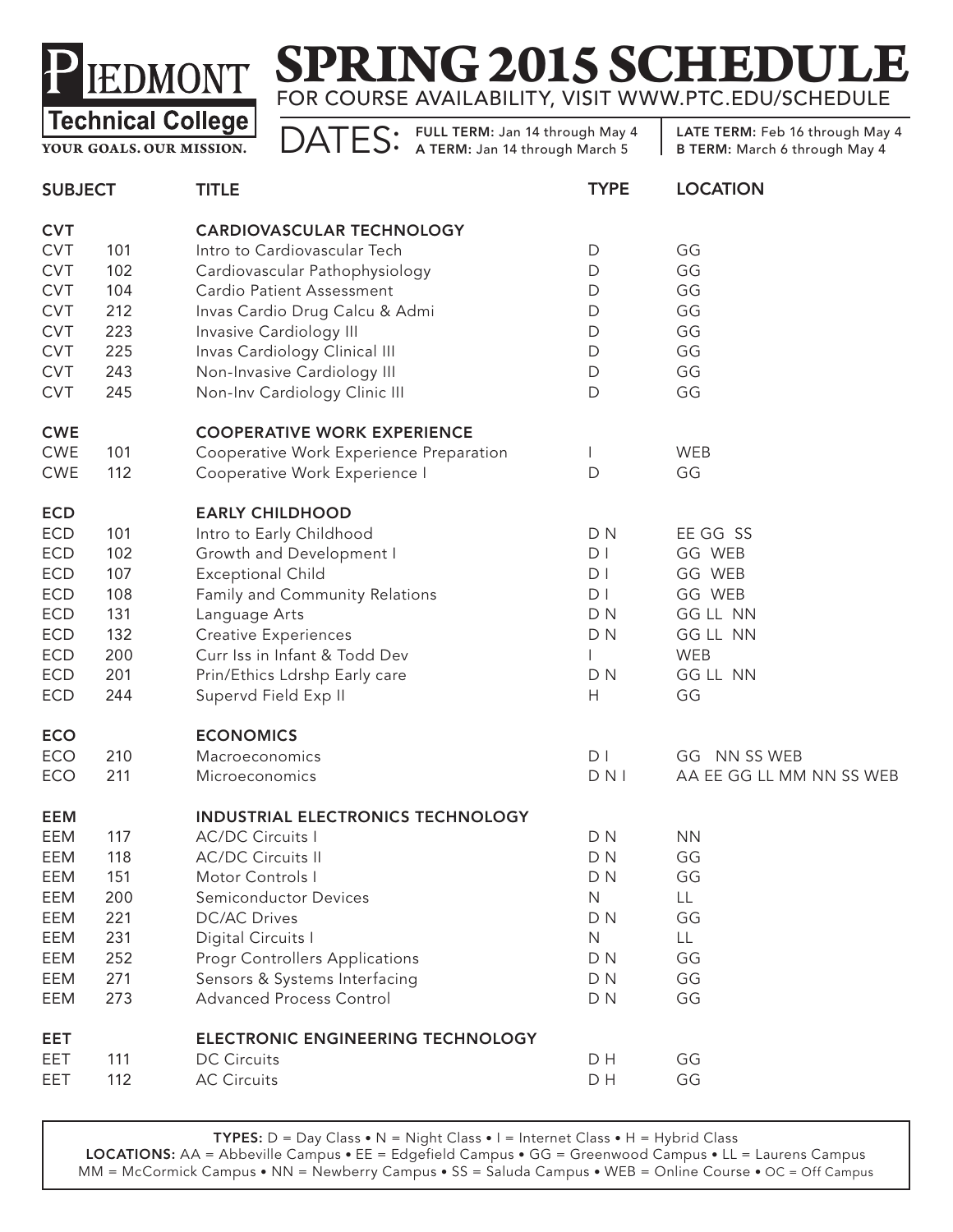# **SPRING 2015 SCHEDULE** FOR COURSE AVAILABILITY, VISIT WWW.PTC.EDU/SCHEDULE

**YOUR GOALS. OUR MISSION.**

DATES: FULL TERM: Jan 14 through May 4

LATE TERM: Feb 16 through May 4 B TERM: March 6 through May 4

| <b>SUBJECT</b> |     | <b>TITLE</b>                           | <b>TYPE</b>    | <b>LOCATION</b>          |
|----------------|-----|----------------------------------------|----------------|--------------------------|
| EET            | 113 | <b>Electrical Circuits I</b>           | $\mathsf D$    | GG                       |
| EET            | 131 | <b>Active Devices</b>                  | H              | GG                       |
| EET            | 141 | <b>Electronic Circuits</b>             | H              | GG                       |
| EET            | 145 | <b>Digital Circuits</b>                | H              | GG                       |
| EET            | 235 | Programmable Controllers               | D              | GG                       |
| EET            | 243 | <b>Data Communications</b>             | $\mathsf D$    | GG                       |
| EET            | 251 | Microprocessor Fundamentals            | $\mathsf D$    | GG                       |
| <b>EGR</b>     |     | <b>ENGINEERING TECHNOLOGY</b>          |                |                          |
| <b>EGR</b>     | 130 | Eng Tech App and Programming           | D <sub>N</sub> | GG OC                    |
| <b>EGR</b>     | 170 | <b>Engineering Materials</b>           | N              | GG                       |
| <b>EGR</b>     | 194 | Statics & Strength of Material         | D              | GG                       |
| <b>EGT</b>     |     | <b>ENGINEERING GRAPHICS TECHNOLOGY</b> |                |                          |
| EGT            | 110 | <b>Engineering Graphics I</b>          | D              | GG                       |
| EGT            | 115 | <b>Engineering Graphics II</b>         | D              | GG                       |
| EGT            | 125 | <b>Descriptive Geometry</b>            | D              | GG                       |
| EGT            | 151 | Introduction to CAD                    | D              | GG                       |
| EGT            | 215 | <b>Mechanical Drawing Application</b>  | $\mathsf D$    | GG                       |
| <b>EGT</b>     | 252 | Advanced CAD                           | $\mathsf{N}$   | GG                       |
| <b>EMS</b>     |     | <b>EMERGENCY MEDICAL</b>               |                |                          |
| <b>EMS</b>     | 105 | <b>Emergency Medical Care I</b>        | D              | GG OC                    |
| <b>EMS</b>     | 106 | <b>Emergency Medical Care II</b>       | D              | GG OC                    |
| <b>ENG</b>     |     | <b>ENGLISH</b>                         |                |                          |
| <b>ENG</b>     | 012 | Developmental English WS               | D <sub>N</sub> | AA EE GG LL MM NN SS     |
| ${\sf ENG}$    | 032 | Developmental English                  | D <sub>N</sub> | AA EE GG LL MM NN SS     |
| <b>ENG</b>     | 100 | Introduction to Composition            | DNHI           | AA EE GG LL MM NN SS WEB |
| <b>ENG</b>     | 101 | <b>English Composition I</b>           | DNHI           | AA EE GG LL MM NN SS WEB |
| <b>ENG</b>     | 102 | <b>English Composition II</b>          | DNHI           | AA EE GG LL MM NN SS WEB |
| <b>ENG</b>     | 165 | Professional Communications            | DN             | AA EE GG LL MM NN SS WEB |
| <b>ENG</b>     | 201 | American Literature I                  | DI             | WEB                      |
| <b>ENG</b>     | 202 | American Literature II                 | DN I           | GG WEB                   |
| <b>ENG</b>     | 208 | World Literature I                     | D              | GG                       |
| <b>ENG</b>     | 209 | World Literature II                    | D <sub>1</sub> | MM SS WEB                |
| <b>ENG</b>     | 235 | Southern Literature                    |                | WEB                      |
| <b>FSE</b>     |     | <b>FUNERAL SERVICE</b>                 |                |                          |
| <b>FSE</b>     | 101 | Intro to Funeral Services              |                | WEB                      |
| <b>FSE</b>     | 131 | Ethics, Regulations, & Statute         |                | WEB                      |
| <b>FSE</b>     | 165 | Sociology of Funeral Service           |                | WEB                      |
| <b>FSE</b>     | 205 | <b>Funeral Counseling</b>              |                | GG WEB                   |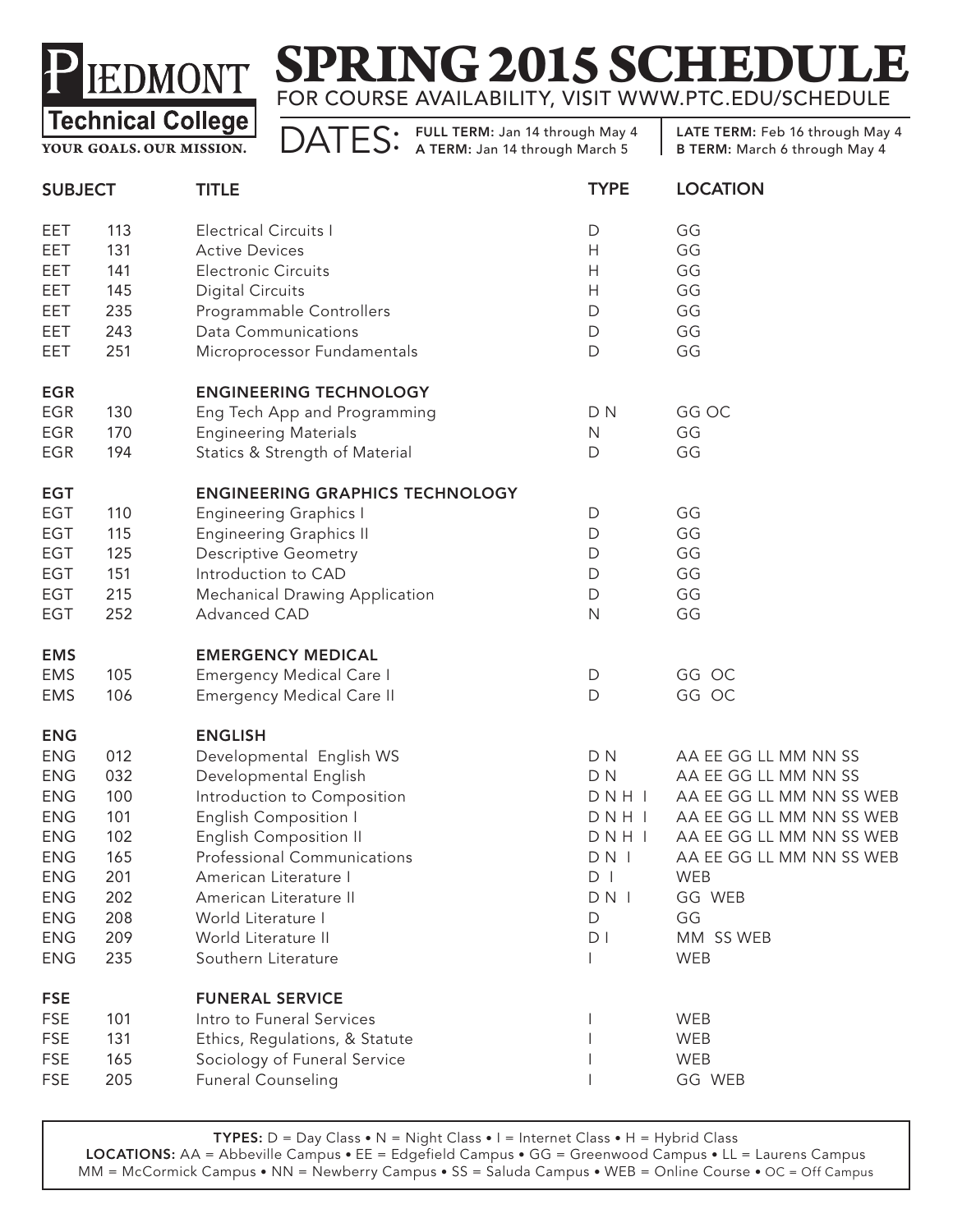# **SPRING 2015 SCHEDULE** FOR COURSE AVAILABILITY, VISIT WWW.PTC.EDU/SCHEDULE

**YOUR GOALS. OUR MISSION.**

DATES: FULL TERM: Jan 14 through May 4

LATE TERM: Feb 16 through May 4 B TERM: March 6 through May 4

| <b>SUBJECT</b> |     | <b>TITLE</b>                         | <b>TYPE</b>    | <b>LOCATION</b>    |
|----------------|-----|--------------------------------------|----------------|--------------------|
| <b>FSE</b>     | 210 | Funrl Serv Mgnt and Merc I           |                | GG WEB             |
| <b>FSE</b>     | 213 | Microbio and Path for Fun Ser        | D              | GG                 |
| <b>FSE</b>     | 215 | <b>Funeral Services Directing I</b>  | D              | GG                 |
| <b>FSE</b>     | 240 | Restorative Arts I                   | $\mathsf D$    | GG                 |
| <b>GSM</b>     |     | <b>GUNSMITHING</b>                   |                |                    |
| <b>GSM</b>     | 102 | Gunsmithing II                       | $\mathsf{N}$   | GG                 |
| <b>GSM</b>     | 105 | <b>Gunsmithing Welding</b>           | D              | GG                 |
| <b>GSM</b>     | 122 | General Repair of Shotguns           | $\mathsf{N}$   | GG                 |
| <b>GSM</b>     | 221 | Advanced Repair Technology           | $\mathsf{N}$   | GG                 |
| <b>GSM</b>     | 222 | Handgun Technology                   | $\mathsf{N}$   | GG                 |
| <b>GSM</b>     | 223 | <b>Gunsmithing Techniques</b>        | $\mathsf{N}$   | GG                 |
| <b>GSM</b>     | 230 | <b>Business for Gunsmiths</b>        | $\mathsf{N}$   | GG                 |
| <b>HIS</b>     |     | <b>HISTORY</b>                       |                |                    |
| <b>HIS</b>     | 101 | Western Civilization to 1689         | D <sub>1</sub> | GG WEB             |
| <b>HIS</b>     | 102 | Western Civilization Post 1689       | D N            | AA GG MM NN SS WEB |
| <b>HIS</b>     | 115 | African-American History             |                | WEB                |
| <b>HIS</b>     | 201 | American History - Discovery to 1877 | DH             | GG SS WEB          |
| <b>HIS</b>     | 202 | American History - 1877 to Present   | DH I           | GG MM NN SS WEB    |
| <b>HRT</b>     |     | <b>HORTICULTURE</b>                  |                |                    |
| <b>HRT</b>     | 101 | Introduction to Horticulture         | D              | OC                 |
| <b>HRT</b>     | 104 | Landscape Design & Implement         | $\mathsf D$    | GG                 |
| <b>HRT</b>     | 110 | Plant Form and Function              | H              | SS                 |
| <b>HRT</b>     | 125 | Soils                                | D              | SS                 |
| <b>HRT</b>     | 127 | Soil and Water Management            | $\mathsf{D}$   | $OC$               |
| <b>HRT</b>     | 144 | <b>Plant Pests</b>                   | H              | GG                 |
| <b>HRT</b>     | 154 | Grounds Maintenance                  | $\mathsf D$    | GG                 |
| <b>HRT</b>     | 230 | Greenhouse Technology                | D              | GG                 |
| <b>HRT</b>     | 271 | <b>SCWE</b> in Horticulture          | $\mathsf D$    | GG                 |
| <b>HSS</b>     |     | <b>HUMANITIES</b>                    |                |                    |
| <b>HSS</b>     | 295 | Leadership Through the Humanit       | H              | GG                 |
| <b>HUS</b>     |     | <b>HUMAN SERVICES</b>                |                |                    |
| <b>HUS</b>     | 101 | Intro to Human Services              | D<br>J.        | AA EE GG MM WEB    |
| <b>HUS</b>     | 110 | Orientation to Human Services        | D              | GG                 |
| <b>HUS</b>     | 134 | <b>Activity Therapy</b>              | D              | GG                 |
| <b>HUS</b>     | 201 | Family Systems Dynamics              |                | WEB                |
| <b>HUS</b>     | 209 | Case Management                      | D <sub>N</sub> | <b>GG LL</b>       |
| <b>HUS</b>     | 217 | <b>Addictions Counseling</b>         | D              | GG                 |
| <b>HUS</b>     | 221 | Professional Ethics in HUS           | D N            | GG<br><b>NN</b>    |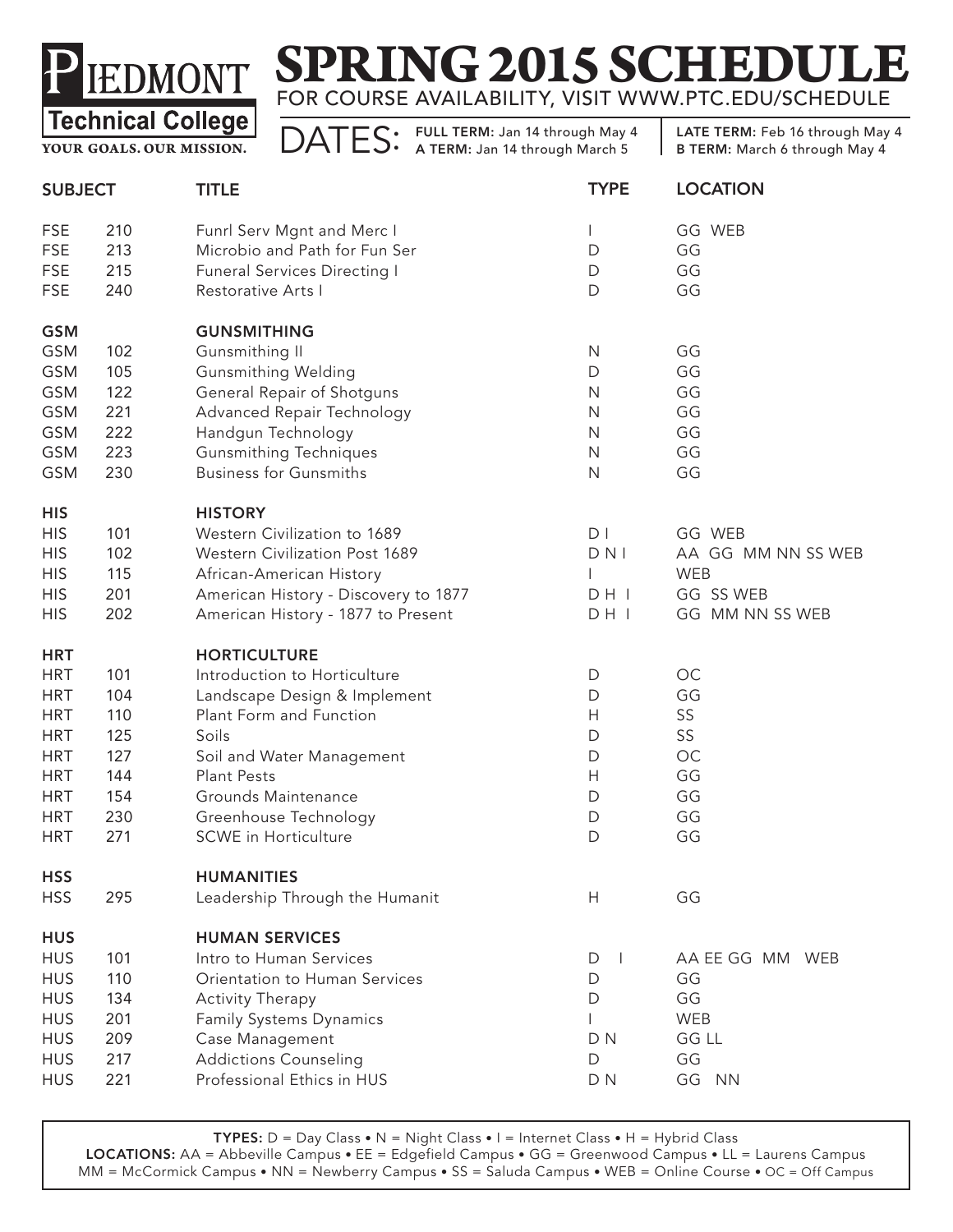# **SPRING 2015 SCHEDULE** FOR COURSE AVAILABILITY, VISIT WWW.PTC.EDU/SCHEDULE

**YOUR GOALS. OUR MISSION.**

DATES: FULL TERM: Jan 14 through May 4

| <b>SUBJECT</b> |     | <b>TITLE</b>                                       | <b>TYPE</b>                   | <b>LOCATION</b>          |
|----------------|-----|----------------------------------------------------|-------------------------------|--------------------------|
| <b>HUS</b>     | 224 | Behaviorally-Based Interventi                      | N                             | <b>NN</b>                |
| <b>HUS</b>     | 225 | Personal/Interpersonal Adjustm                     | D <sub>N</sub>                | AA EE GG MM              |
| <b>HUS</b>     | 230 | Interviewing Techniques                            | D                             | GG                       |
| <b>HUS</b>     | 235 | Group Dynamics                                     | $\mathsf{N}$                  | GG                       |
| <b>HUS</b>     | 237 | Crisis Intervention                                | D <sub>N</sub>                | <b>GG LL</b>             |
| <b>HUS</b>     | 250 | Supervised Field Placement I                       | D                             | GG                       |
| <b>HUS</b>     | 251 | Supervised Field Placement II                      | D                             | GG                       |
| <b>IMT</b>     |     | INDUSTRIAL MECHANICS TECHNOLOGY                    |                               |                          |
| IMT            | 112 | Hand Tool Operations                               | $\mathsf{D}$                  | OC                       |
| <b>IMT</b>     | 131 | <b>Hydraulics and Pneumatics</b>                   | DN                            | GG SS OC                 |
| IMT            | 161 | <b>Mechanical Power Applications</b>               | D N                           | LL NN                    |
| IMT            | 173 | Manufacturing Skills Stand Cou                     | D                             | LL                       |
| <b>IST</b>     |     | <b>INTEGRATED SYSTEMS TECHNOLOGY</b>               |                               |                          |
| <b>IST</b>     | 150 | Project Management Essentials for IT Professionals | -1                            | WEB                      |
| <b>IST</b>     | 220 | <b>Data Communications</b>                         | D<br>$\perp$                  | GG WEB                   |
| <b>IST</b>     | 226 | Internet Programming                               | H<br>D                        | GG WEB                   |
| <b>IST</b>     | 238 | Advanced Tools for Web Site Design                 | Н                             | GG                       |
| <b>IST</b>     | 241 | Network Architecture I                             | D<br>$\overline{\phantom{0}}$ | GG WEB                   |
| <b>IST</b>     | 270 | Client/Server Systems                              | DN                            | GG                       |
| <b>IST</b>     | 272 | Relational Database                                | $D$ H I                       | GG WEB                   |
| <b>IST</b>     | 281 | <b>Presentation Graphics</b>                       | $H$                           | GG LL NN SS WEB          |
| <b>MAT</b>     |     | <b>MATHEMATICS</b>                                 |                               |                          |
| MAT            | 011 | Dev Math Basics Workshop                           | DN                            | AA EE GG LL MM NN SS     |
| MAT            | 012 | Developmental Mathematics WS                       | D N                           | AA EE GG LL MM NN SS     |
| <b>MAT</b>     | 031 | Developmental Math Basics                          | D N                           | AA EE GG LL MM NN SS     |
| <b>MAT</b>     | 032 | Developmental Mathematics                          | D N                           | AA EE GG LL MM NN SS     |
| <b>MAT</b>     | 101 | Beginning Algebra                                  | D N                           | GG LL NN                 |
| <b>MAT</b>     | 102 | Intermediate Algebra                               | $DN$                          | AA EE GG LL MM NN SS WEB |
| <b>MAT</b>     | 110 | College Algebra                                    | D<br>$\perp$                  | GG LL NN WEB             |
| <b>MAT</b>     | 111 | College Trigonometry                               | $D \mid$                      | GG WEB                   |
| <b>MAT</b>     | 120 | Probability and Statistics                         | $DN$                          | AA EE GG LL MM NN SS WEB |
| <b>MAT</b>     | 122 | Finite College Mathematics                         | $DN$                          | AA EE GG LL MM NN SS WEB |
| <b>MAT</b>     | 123 | Contemporary College Math                          |                               | WEB                      |
| <b>MAT</b>     | 130 | <b>Elementary Calculus</b>                         |                               | WEB                      |
| <b>MAT</b>     | 140 | Analyt Geometry & Calculus I                       | D                             | AA GG<br><b>WEB</b>      |
| <b>MAT</b>     | 141 | Analyt Geometry & Calculus II                      | $DN$                          | GG NN WEB                |
| <b>MAT</b>     | 152 | Elementary Algebra                                 | $DN$                          | AA EE GG LL MM NN SS WEB |
| <b>MAT</b>     | 155 | Contemporary Mathematics                           | $DN$                          | AA EE GG LL MM NN SS WEB |
| <b>MAT</b>     | 170 | Algebra, Geom, & Trig I                            | $DN$                          | GG LL NN SS WEB          |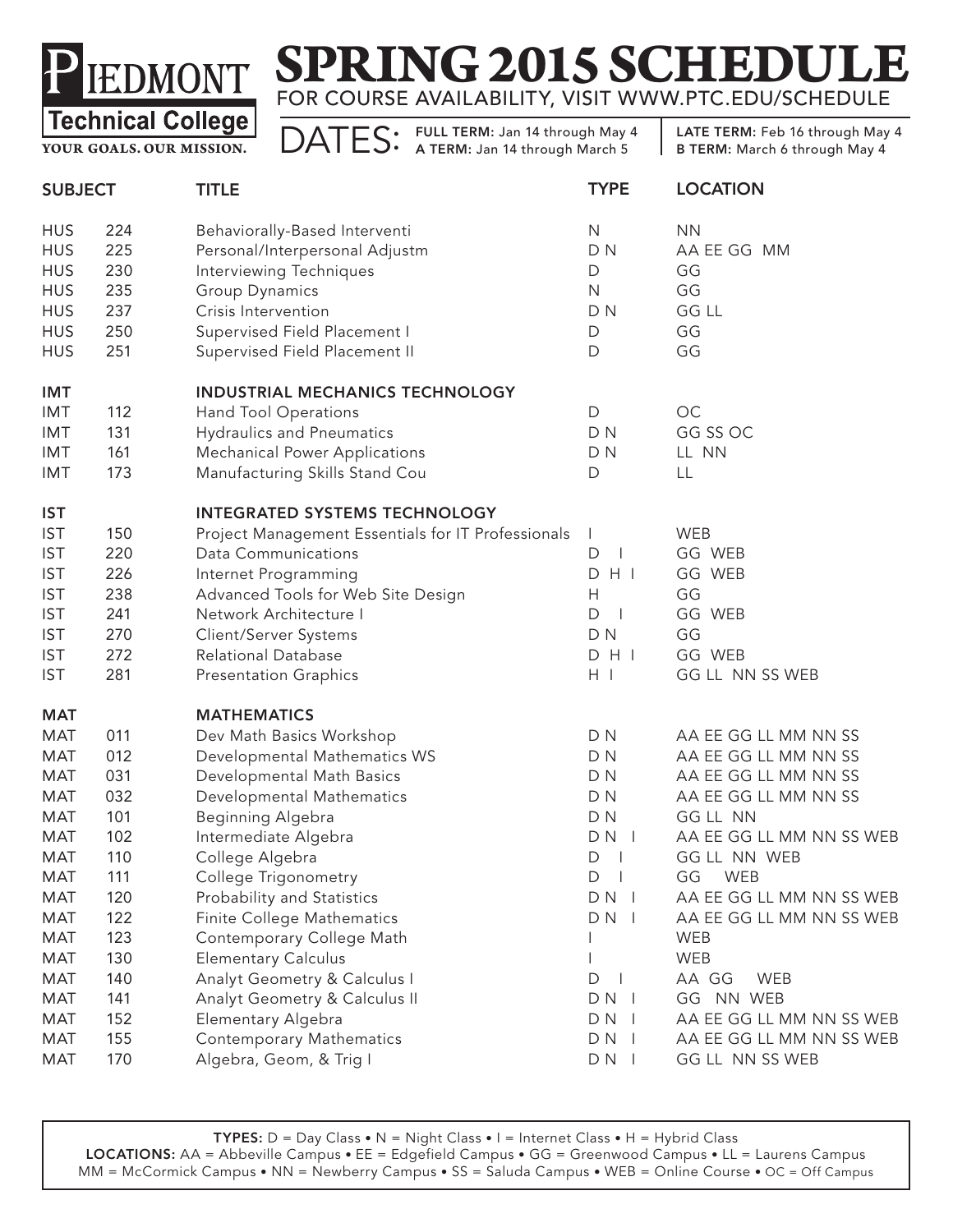

**YOUR GOALS. OUR MISSION.**

DATES: FULL TERM: Jan 14 through May 4

| <b>SUBJECT</b> |     | <b>TITLE</b>                              | <b>TYPE</b>    | <b>LOCATION</b>          |
|----------------|-----|-------------------------------------------|----------------|--------------------------|
| MAT            | 171 | Algebra, Geom & Trig II                   | DN             | GG<br><b>WEB</b>         |
| <b>MAT</b>     | 240 | Analytical Geom & Calculus III            |                | WEB                      |
| MAT            | 242 | <b>Differential Equations</b>             |                | WEB                      |
| <b>MED</b>     |     | <b>MEDICAL ASSISTING</b>                  |                |                          |
| <b>MED</b>     | 107 | Medical Office Management                 | D              | GG                       |
| <b>MED</b>     | 115 | Medical Office Lab Procedure I            | D              | GG                       |
| <b>MED</b>     | 118 | Pharmacology for the Medical Assistant    | D              | GG                       |
| <b>MET</b>     |     | MECHANICAL ENGINEERING TECHNOLOGY         |                |                          |
| MET            | 213 | Dynamics                                  | $\mathsf{N}$   | GG                       |
| MET            | 224 | <b>Hydraulics and Pneumatics</b>          | $\mathsf D$    | GG                       |
| <b>MET</b>     | 231 | Machine Design                            | $\mathsf{N}$   | GG                       |
| MET            | 235 | Manufacturing Engineering Tech            | D <sub>N</sub> | LL                       |
| <b>MGT</b>     |     | <b>MANAGEMENT</b>                         |                |                          |
| <b>MGT</b>     | 101 | Principles of Management                  | D <sub>1</sub> | AA EE GG LL MM NN SS WEB |
| <b>MGT</b>     | 120 | Small Business Management                 | D <sub>1</sub> | GG LL NN SS WEB          |
| <b>MGT</b>     | 150 | Fundamentals of Supervision               | D <sub>1</sub> | GG LL NN WEB             |
| <b>MGT</b>     | 201 | Human Resource Management                 | DH             | AA EE GG LL MM NN SS WEB |
| <b>MGT</b>     | 240 | <b>Management Decision Making</b>         | D H            | AA EE GG LL MM NN SS     |
| <b>MKT</b>     |     | <b>MARKETING</b>                          |                |                          |
| <b>MKT</b>     | 101 | Marketing                                 | D <sub>1</sub> | AA EE GG LL MM NN SS WEB |
| <b>MKT</b>     | 110 | Retailing                                 |                | WEB                      |
| <b>MKT</b>     | 135 | <b>Customer Service Techniques</b>        |                | WEB                      |
| <b>MKT</b>     | 240 | Advertising                               |                | WEB                      |
| <b>MTH</b>     |     | <b>MASSAGE THERAPY</b>                    |                |                          |
| <b>MTH</b>     | 113 | Essentials-Anatomy/Physiology for Massage | D              | GG                       |
| <b>MTH</b>     | 122 | Principles of Massage II                  | D              | GG                       |
| <b>MTH</b>     | 126 | Pathology for Massage Therapy             | D              | GG                       |
| <b>MTH</b>     | 128 | Clinical Applications of Massage          | D              | GG                       |
| <b>MTT</b>     |     | <b>MACHINE TOOL TECHNOLOGY</b>            |                |                          |
| MTT            | 105 | Machine Tool Math Applications            | D              | LL                       |
| <b>MTT</b>     | 120 | Machine Tool Print Reading                | D              | LL                       |
| <b>MTT</b>     | 121 | Machine Tool Theory I                     | D              | LL                       |
| <b>MTT</b>     | 123 | Machine Tool Theory II                    | D <sub>N</sub> | GG                       |
| <b>MTT</b>     | 124 | Machine Tool Practice II                  | D <sub>N</sub> | GG                       |
| <b>MTT</b>     | 130 | Fund of Geom Dimen & Tolerance            | D              | LL.                      |
| <b>MTT</b>     | 141 | Metals and Heat Treatment                 | D              | GG                       |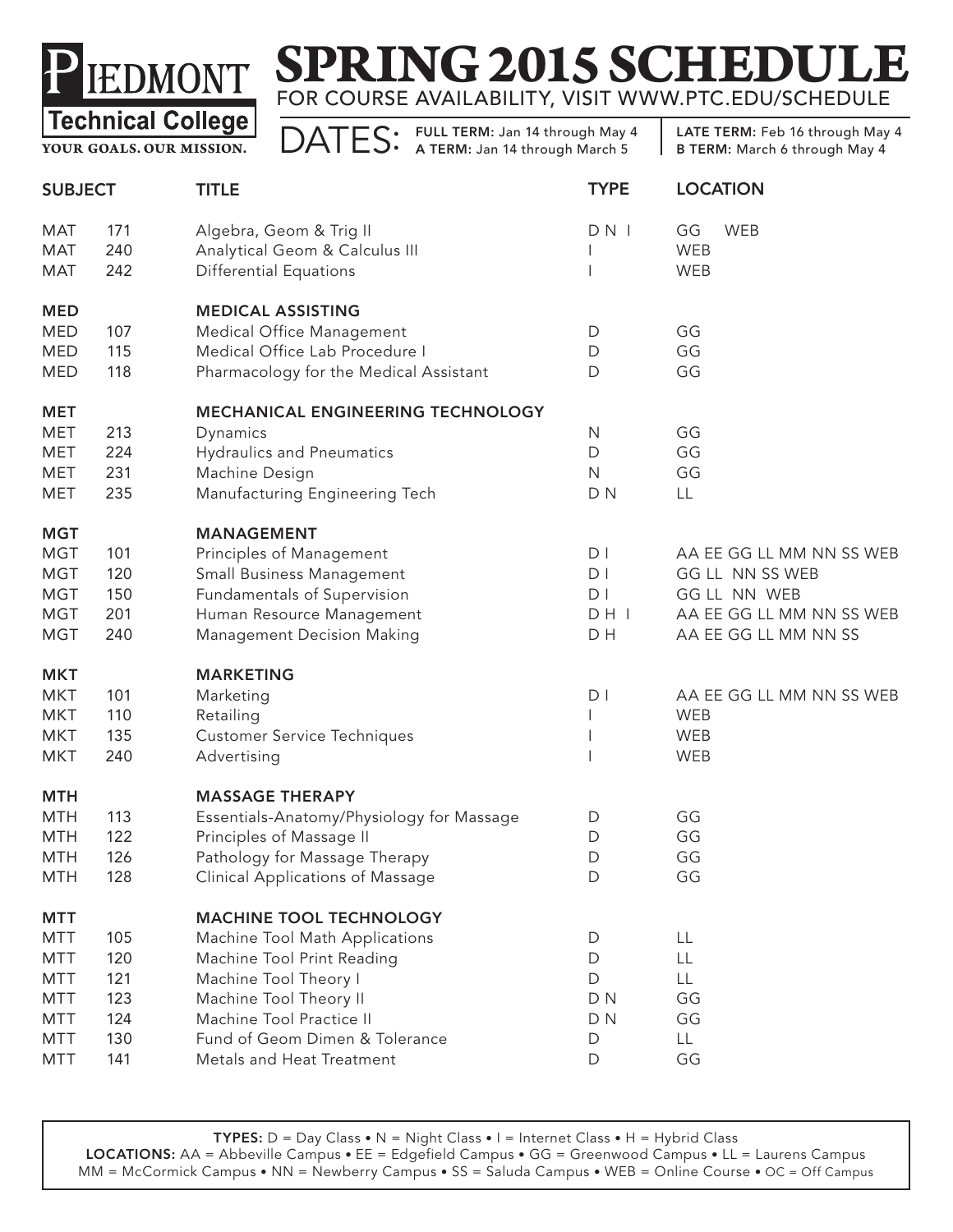# **SPRING 2015 SCHEDUI** FOR COURSE AVAILABILITY, VISIT WWW.PTC.EDU/SCHEDULE

**YOUR GOALS. OUR MISSION.**

DATES: FULL TERM: Jan 14 through May 4

| <b>SUBJECT</b> |     | <b>TITLE</b>                          | <b>TYPE</b>    | <b>LOCATION</b>       |
|----------------|-----|---------------------------------------|----------------|-----------------------|
| <b>MTT</b>     | 143 | <b>Precision Measurements</b>         | D <sub>N</sub> | LL                    |
| <b>MTT</b>     | 224 | Tool and Diemaking Practice II        | D <sub>N</sub> | GG                    |
| <b>MTT</b>     | 250 | Principles of CNC                     | D <sub>N</sub> | GG LL<br>OC           |
| <b>MTT</b>     | 251 | <b>CNC</b> Operations                 | $\mathsf D$    | LL                    |
| <b>MTT</b>     | 253 | <b>CNC Programming and Operations</b> | D <sub>N</sub> | GG LL                 |
| <b>MUS</b>     |     | <b>MUSIC</b>                          |                |                       |
| <b>MUS</b>     | 105 | <b>Music Appreciation</b>             | $DN$           | AA EE GG LL MM NN WEB |
| <b>NUR</b>     |     | <b>NURSING</b>                        |                |                       |
| <b>NUR</b>     | 101 | <b>Fundamentals of Nursing</b>        | D              | GG                    |
| <b>NUR</b>     | 139 | Intro to Nursing Concepts             | D              | GG                    |
| <b>NUR</b>     | 165 | Nur Concepts & Clinical Practi        | D              | GG                    |
| <b>NUR</b>     | 180 | <b>Advanced Parenteral Skills</b>     | D              | GG                    |
| <b>NUR</b>     | 210 | Complex Health Problems               | $\mathsf D$    | GG                    |
| <b>NUR</b>     | 211 | Care of Childbearing Family           | D              | GG                    |
| <b>NUR</b>     | 212 | Nursing Care of Children              | D              | GG                    |
| <b>NUR</b>     | 214 | Mental Health Nursing                 | D              | GG                    |
| <b>NUR</b>     | 216 | Nursing Seminar                       | D              | GG                    |
| <b>NUR</b>     | 217 | Trends and Issues in Nursing          | D              | GG                    |
| <b>NUR</b>     | 219 | Nursing Mgt and Leadership            | D              | GG                    |
| <b>NUR</b>     | 265 | Nursing Concepts Clncl Pract          | D              | GG                    |
| <b>OTA</b>     |     | OCCUPATIONAL THERAPY ASSISTANT        |                |                       |
| <b>OTA</b>     | 101 | Fund of Occupational Therapy          | D              | <b>NN</b>             |
| <b>OTA</b>     | 105 | Therapeutic Analysis in OT            | D              | <b>NN</b>             |
| <b>OTA</b>     | 162 | Psycho-Social Dysfunction             | $\mathsf D$    | <b>NN</b>             |
| <b>OTA</b>     | 203 | Kinesiology for Occup Therapy         | D              | <b>NN</b>             |
| <b>OTA</b>     | 213 | Group Process and Dynamics            | D              | <b>NN</b>             |
| <b>PCC</b>     |     | PROFESSTIONAL CLAY                    |                |                       |
| <b>PCC</b>     | 111 | <b>Functional Pottery I</b>           | D              | EE                    |
| <b>PCC</b>     | 113 | Contemporary Pottery                  | D              | EE                    |
| <b>PCC</b>     | 116 | Pottery Tool Making                   | D              | EE                    |
| PCC            | 117 | Clay Design                           | D              | EE                    |
| PCC            | 119 | Special Topics in Clay Design         | D              | EE                    |
| PCC            | 132 | Glaze Theory and Testing              | D              | EE                    |
| PCC            | 212 | Decorative Pottery                    | D              | EE                    |
| PCC            | 213 | Craft Enterprise                      | D              | EE                    |
| PCC            | 215 | Craft Marketing                       | D              | EE                    |
| PCC            | 230 | <b>Advanced Glaze Testing</b>         | D              | EE                    |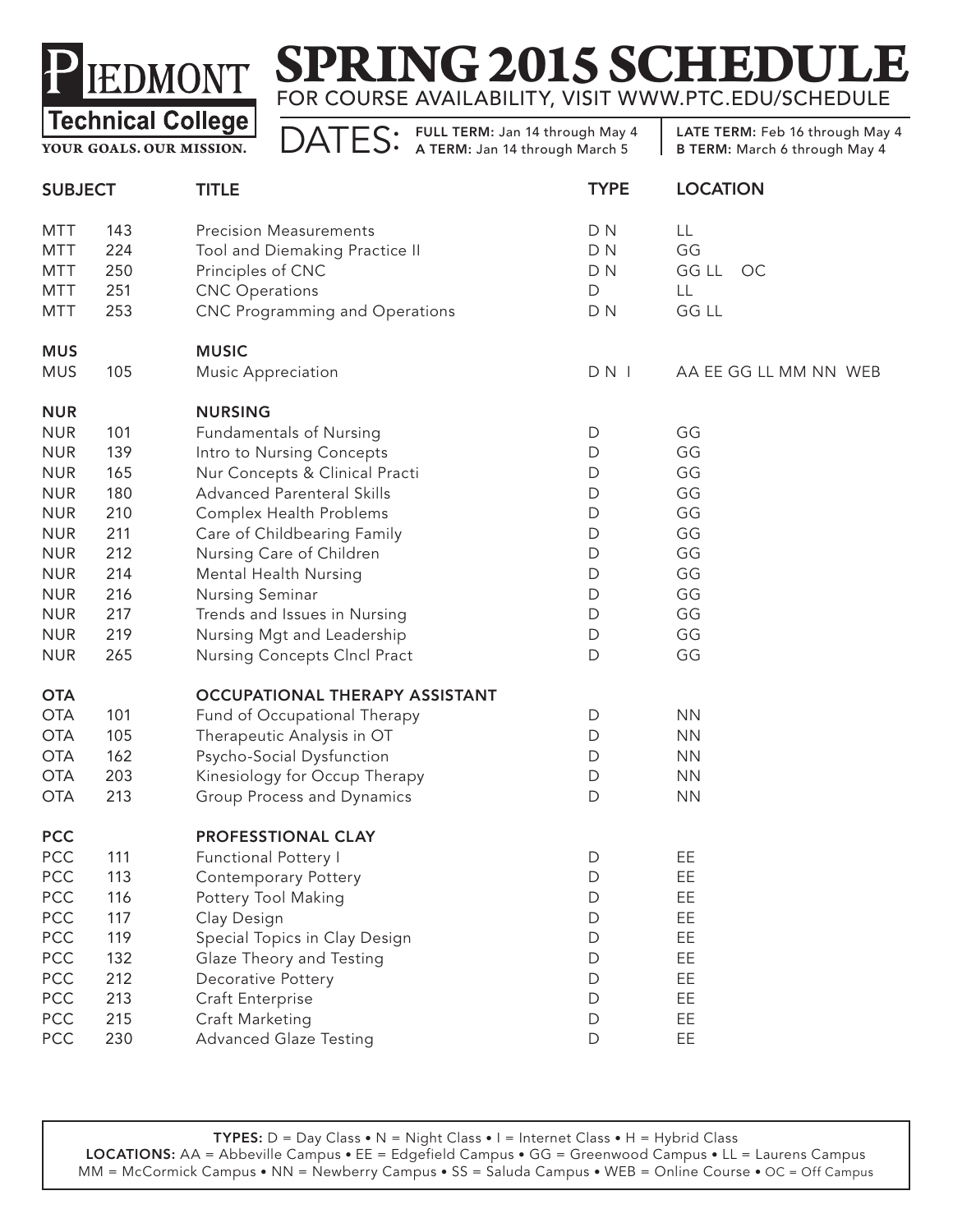

**YOUR GOALS. OUR MISSION.**

DATES: FULL TERM: Jan 14 through May 4

| <b>SUBJECT</b> |     | <b>TITLE</b>                     | <b>TYPE</b>    | <b>LOCATION</b>          |
|----------------|-----|----------------------------------|----------------|--------------------------|
| PHI            |     | <b>PHILOSOPHY</b>                |                |                          |
| PHI            | 101 | Introduction to Philosophy       | D <sub>1</sub> | AA EE GG LL MM NN WEB    |
| PHI            | 105 | Introduction to Logic            | DNI            | <b>GG LL NN WEB</b>      |
| PHI            | 110 | Ethics                           | D <sub>1</sub> | AA GG MM SS WEB          |
| <b>PHM</b>     |     | <b>PHARMACY</b>                  |                |                          |
| <b>PHM</b>     | 124 | Therapeutic Agents II            | D              | GG                       |
| <b>PHM</b>     | 152 | Pharmacy Technician Practicum I  | $\mathsf D$    | OC                       |
| <b>PHM</b>     | 164 | Pharmacy Technician Practicum II | D              | GG                       |
| <b>PHS</b>     |     | PHYSICAL SCIENCE                 |                |                          |
| <b>PHS</b>     | 102 | Physical Science II              | $\mathsf D$    | GG                       |
| <b>PHY</b>     |     | <b>PHYSICS</b>                   |                |                          |
| <b>PHY</b>     | 201 | Physics I                        | H              | GG                       |
| PHY            | 202 | Physics II                       | $\mathsf D$    | GG OC                    |
| <b>PHY</b>     | 221 | University Physics I             | $\mathsf{N}$   | GG                       |
| <b>PNR</b>     |     | <b>PRACTICAL NURSING</b>         |                |                          |
| <b>PNR</b>     | 110 | <b>Fundamentals of Nursing</b>   | D              | LL                       |
| <b>PNR</b>     | 122 | Pharmacology                     | D              | <b>GG LL</b>             |
| <b>PNR</b>     | 128 | Medical/Surgical Nursing I       | D              | GG                       |
| <b>PNR</b>     | 154 | Maternal/Infant/Child Nursing    | D              | GG                       |
| <b>PNR</b>     | 170 | Nursing of the Older Adult       | D              | GG LL                    |
| <b>PSC</b>     |     | POLITICAL SCIENCE                |                |                          |
| <b>PSC</b>     | 201 | American Government              | D <sub>1</sub> | WEB                      |
| <b>PSC</b>     | 215 | State and Local Government       |                | WEB                      |
| <b>PSY</b>     |     | <b>PSYCHOLOGY</b>                |                |                          |
| <b>PSY</b>     | 103 | Human Relations                  | $DN$           | EE GG LL NN WEB          |
| <b>PSY</b>     | 201 | General Psychology               | DNHI           | AA EE GG LL MM NN SS WEB |
| <b>PSY</b>     | 203 | Human Growth & Development       | DHI            | GG NN WEB                |
| <b>PSY</b>     | 210 | <b>Educational Psychology</b>    | Н              | EE GG LL NN              |
| <b>PSY</b>     | 212 | Abnormal Psychology              | $D$ H I        | EE GG LL NN WEB          |
| <b>RAD</b>     |     | RADIOLOGIC TECHNOLOGY            |                |                          |
| <b>RAD</b>     | 110 | Radiographic Imaging I           | D              | GG                       |
| RAD            | 136 | Radiographic Procedures II       | D              | GG                       |
| <b>RAD</b>     | 165 | Applied Radiography II           | D              | GG                       |
| <b>RAD</b>     | 225 | Selected Radiologic Topics       | D              | GG                       |
| RAD            | 235 | Radiography Seminar I            | $\mathsf D$    | GG                       |
|                |     |                                  |                |                          |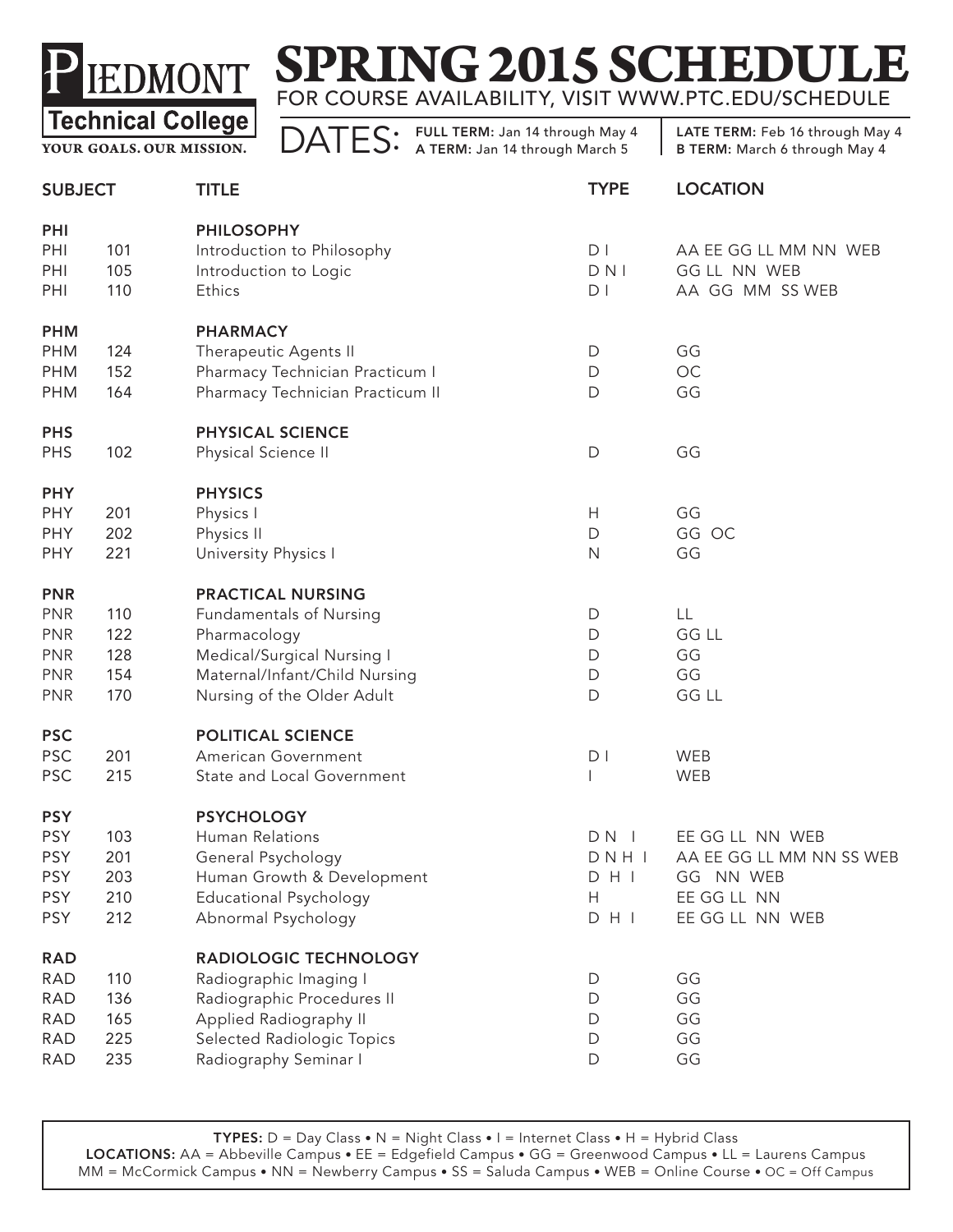

**YOUR GOALS. OUR MISSION.**

DATES: FULL TERM: Jan 14 through May 4

LATE TERM: Feb 16 through May 4 B TERM: March 6 through May 4

| <b>SUBJECT</b>           |            | <b>TITLE</b>                                 | <b>TYPE</b>    | <b>LOCATION</b>          |
|--------------------------|------------|----------------------------------------------|----------------|--------------------------|
| <b>RAD</b><br><b>RAD</b> | 268<br>282 | Advanced Radiography II<br>Imaging Practicum | D<br>D         | GG<br>GG                 |
| <b>RDG</b>               |            | <b>READING</b>                               |                |                          |
| <b>RDG</b>               | 012        | Developmental Reading                        | D <sub>N</sub> | AA EE GG LL MM NN SS     |
| <b>RDG</b>               | 032        | Developmental Reading                        | D <sub>N</sub> | AA EE GG LL MM NN SS     |
| <b>RDG</b>               | 100        | <b>Critical Reading</b>                      | D N H          | AA EE GG LL MM NN SS     |
| <b>REL</b>               |            | <b>RELIGION</b>                              |                |                          |
| REL                      | 103        | Comparative Religion                         | $DN$           | AA EE GG LL MM NN SS WEB |
| <b>RES</b>               |            | <b>RESPIRATORY CARE</b>                      |                |                          |
| <b>RES</b>               | 101        | Intro to Respiratory Care                    | D              | GG                       |
| <b>RES</b>               | 123        | Cardiopulmonary Physiology                   | D              | GG                       |
| <b>RES</b>               | 160        | Clinical I                                   | D              | GG                       |
| <b>RES</b>               | 220        | Hemodynamic Monitoring I                     | $\mathsf D$    | GG                       |
| <b>RES</b>               | 232        | <b>Respiratory Therapeutics</b>              | D              | GG                       |
| <b>RES</b>               | 244        | Adv Respiratory Skills I                     | D              | GG                       |
| <b>RES</b>               | 274        | <b>Advanced Clinical Practice</b>            | D              | GG                       |
| <b>RWR</b>               |            | <b>INTEGRATED READING AND ENGLISH</b>        |                |                          |
| <b>RWR</b>               | 012        | Intg Dev Rdg and Dev Engl WS                 | D              | GG NN                    |
| <b>RWR</b>               | 032        | Integ Devl Rdg and Devl Englis               | D              | GG NN                    |
| <b>RWR</b>               | 100        | Integrated Trans Rdg and Engli               | D              | GG                       |
| <b>SOC</b>               |            | <b>SOCIOLOGY</b>                             |                |                          |
| SOC                      | 101        | Introduction to Sociology                    | D <sub>1</sub> | EE GG LL MM NN WEB       |
| SOC                      | 210        | Juvenile Delinquency                         | D <sub>1</sub> | GG LL NN WEB             |
| SOC                      | 220        | Sociology of the Family                      | $\mathsf D$    | AA GG MM SS              |
| <b>SPA</b>               |            | <b>SPANISH</b>                               |                |                          |
| <b>SPA</b>               | 101        | Elementary Spanish I                         | $D$ N I        | GG LL NN SS WEB          |
| SPA                      | 102        | Elementary Spanish II                        | D <sub>1</sub> | AA EE GG LL MM NN SS WEB |
| <b>SPA</b>               | 107        | Hispanic Culture and Communication           | D              | AA EE GG LL MM NN SS     |
| <b>SPC</b>               |            | <b>SPEECH COMMUNICATIONS</b>                 |                |                          |
| <b>SPC</b>               | 205        | Public Speaking                              | $D$ N I        | AA EE GG LL MM NN SS WEB |
| <b>SUR</b>               |            | <b>SURGICAL TECHNOLOGY</b>                   |                |                          |
| <b>SUR</b>               | 103        | Surgical Procedures I                        | D              | GG                       |
| <b>SUR</b>               | 104        | Surgical Procedures II                       | $\mathsf D$    | GG                       |
| <b>SUR</b>               | 110        | Intro to Surgical Practicum                  | D              | GG                       |